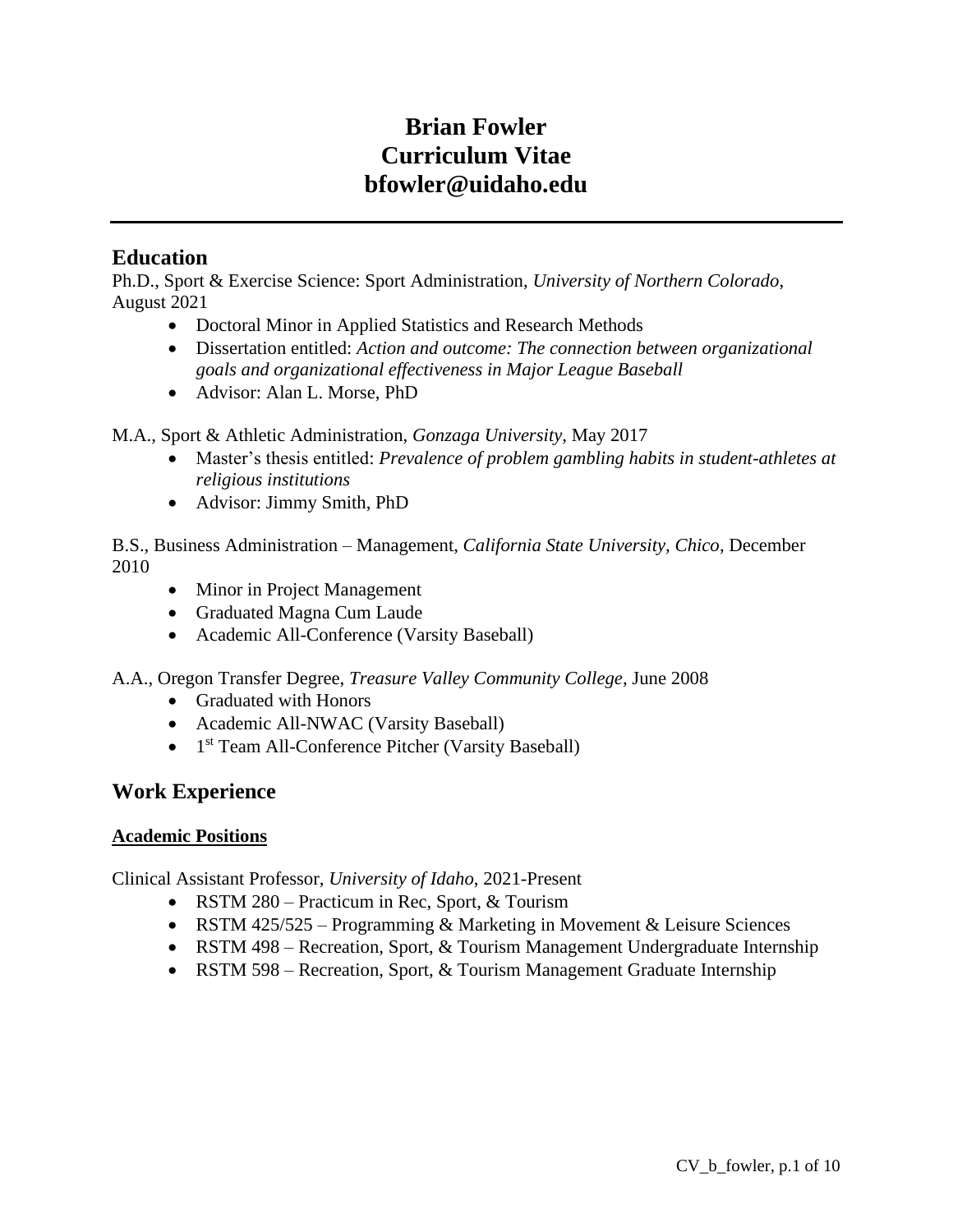# **Academic Positions Continued**

Adjunct Faculty, Sport & Physical Education, *Gonzaga University*, 2021-Present

- EDPE 565 Research Methods and Statistics in Sport/Athletics, Fall 2021
	- o Designed course materials and taught online graduate course
	- o Key topics include research methods, statistical techniques, research tools, and their applications to the sport context
	- o Guided students through the development and writing of a research proposal
	- o Canvas used as the primary learning platform
- Currently designing a new undergraduate special topics course in sport analytics and economics – to be taught in-person during Spring 2022

Curriculum & Accreditation Management, *Elson S. Floyd College of Medicine*, *Washington State University*, 2020-2021

- Manage and track medical school curriculum according to LCME accreditation standards and WSU academic policies
- Assist with course design and content review
- Design methods to assist with tracking of individual student progress and completion of graduation requirements

Adjunct Online Lecturer, Sport Management, *Indiana State University*, 2019-2020

- SPM  $622$  Sport Finance, Fall 2019 & Spring 2020
	- o Designed and taught online Master's Sport Management class
	- o Key topics covered included overview of Excel, financial statements, financial ratios, time value of money, facility financing, and risk management
	- o Blackboard used as the primary learning platform

Instructor, Sport & Exercise Science, *University of Northern Colorado*, 2017-2020

Theory & Lecture Based Undergraduate Classes – Instructor of Record

*\* Note: Canvas was used as primary online learning platform for all classes at UNC*

- SES 450 Sport Leadership & Ethics, Spring 2020
	- o Key topics covered included resumes, job interviews, leadership styles and theories, ethical decision-making models, and building high-performing teams
- SES 300 Management of Sport Organizations, Spring 2019
	- o Key topics covered included business writing, applications of Excel and Word, mission statements and organizational goals, and SWOT analysis
- SES 314 Coaching & Officiating Football, Fall 2017 & Fall 2018
	- o Key topics covered included leadership styles, budgeting, business technology uses in coaching, and organizational management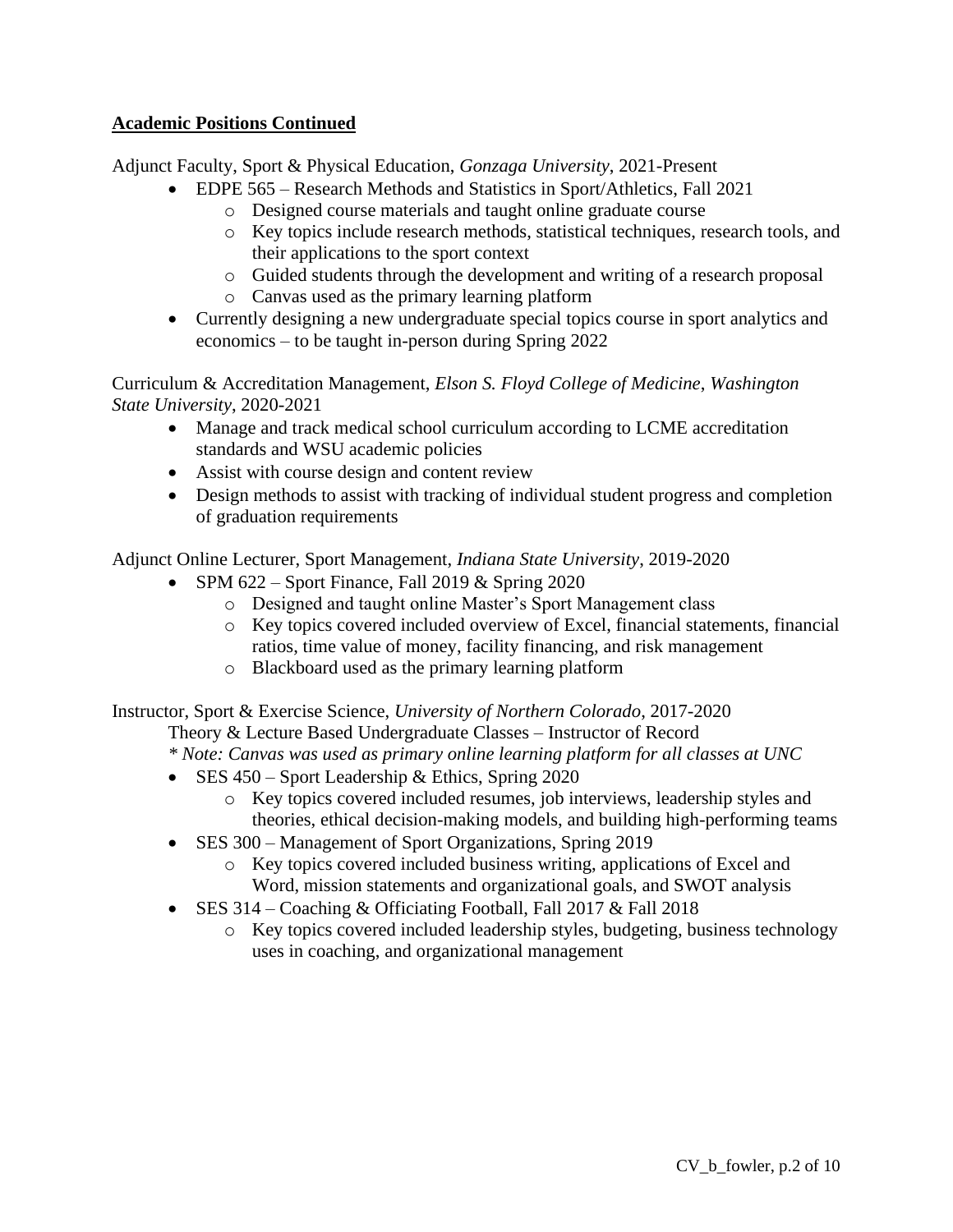# **Academic Positions Continued**

Theory & Lecture Based Graduate Classes – Co-taught (Supervising Professor – Alan L. Morse, PhD)

- SES 688 Legal Aspects of Sport (Online), Fall 2018
	- o Key topics covered included the application of law such as ADA, Title IX, Civil Rights Act of 1964, and ADEA to the sport industry
- SES  $671$  Fundraising & Development in Sport, Summer 2018 (Online) & Fall 2018
	- o Key topics covered included fundraising in a nonprofit setting and nonprofit program development
- SES 694 Sport in Film (Online), Summer 2018
	- o Key topics covered included the exploration, through film and research articles, of social issues such as race, gender, and poverty in sport
- SES 576 Sport Promotion and Marketing, Fall 2017
	- o Key topics covered included the 5 P's of sport marketing, consumer behavior, and sales technique

Instructor, Sport & Exercise Science, *University of Northern Colorado*, 2017-2020

Activity Based Classes – Instructor of Record

- SES  $114 \text{Golf}$ , Fall  $2019$
- SES  $100 Basketball$ , Spring 2018 & Spring 2019
- SES  $125 Hiking$ , Fall  $2017 &$  Fall  $2018$
- SES  $201 \text{Track} \& \text{Field}$ , Spring 2018
- SES 153 Weight Training, Spring 2018
- SES  $111 Bowling$ , Fall  $2017$

Graduate Research Assistant, Sport Administration, *University of Northern Colorado*, 2017-2020

- Student Co-Director of UNC Sport Marketing Research Institute (SMRI), 2017-2020
- Assisted with fan/customer satisfaction study at Budweiser Events Center (Fort Collins, CO), 2018-2019
- Data collection on multiple projects, 2017-2019
- Supervisor: Alan Morse, PhD

Guest Lecturer, *University of Northern Colorado*, 2018-2019

- BAMK 360 Business Marketing, *Monfort School of Business*, Fall 2019 o Lectured on distribution, fixed costs, & variable costs
- SES 671 Fundraising & Development in Sport, Spring 2019
	- o Presented material on the process of writing a literature review
- SES 300 Management of Sport Organizations, Fall 2018
	- o Presented material on leadership in the context of athletics

Research Assistant, Business of Sport, *University of Colorado*, Summer 2018

- Assisted with the research aspects of student projects
- Edited student writing to assure professionalism of deliverables
- Supervisor: Colleen McGlone, PhD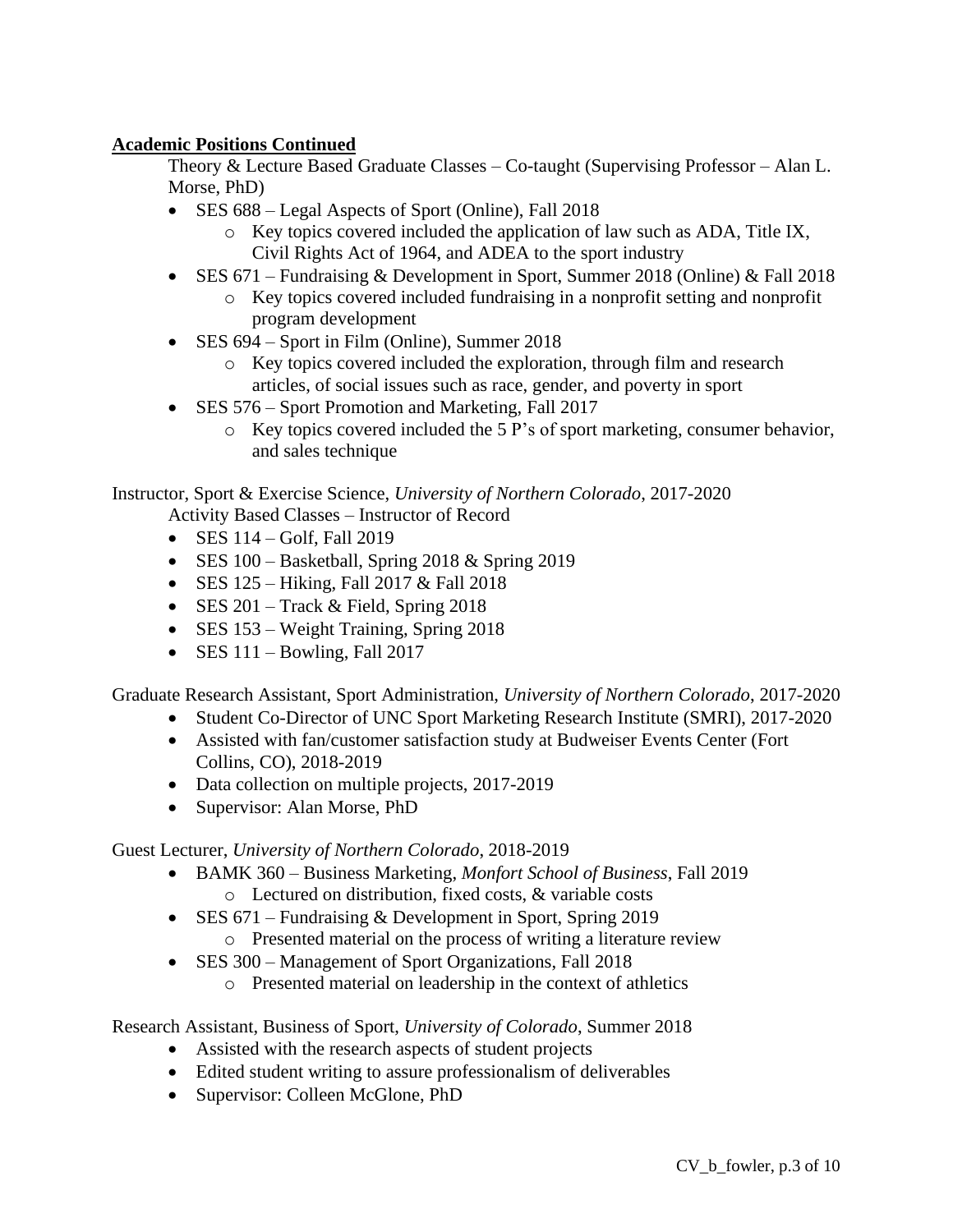# **Academic Positions Continued**

Guest Lecturer, *Gonzaga University*, 2016-2017

- EDPE 190 Fundamentals of Health, Sport, & P.E., Fall 2016 & Spring 2017 o Presented and taught materials on issues in sport over three class periods
- EDPE 565 Research Methods & Statistics in Sport, Spring 2017
	- o Presented on the process of data collection and analysis

Graduate Research Assistant, *Gonzaga University*, School of Education, 2016

- Co-authored original research for publication
- Reviewed publications prior to submission

Substitute Teacher, *Coeur d'Alene School District*, Grades K-12, 2016-2017

- Physical Education
- Social Studies
- Sciences: Biology & Earth
- Math: Algebra & Geometry

## **Other Professional Employment**

Club Sports Manager, *Gonzaga University*, 2016-2017

- Supervised game-day activities for 18 competitive club sports
- Maintained a master schedule for on-campus venues
- Assisted with travel arrangements  $\&$  insurance for Gonzaga teams
- Performed risk management activities and analysis

Volunteer Assistant Baseball Coach, *Gonzaga University Baseball*, 2016-2017

- Led batting practice drills
- Worked with players individually on fundamentals
- Acted as a mentor for academics and athletics

Head Baseball Coach, *Prairie Cardinals American Legion Baseball*, 2015-2017

- Performed coaching, teaching, & mentoring duties
- Performed administrative duties (fundraising, ticket sales, concession management, etc.)
- Designed & managed eight different tournaments
- Managed four employees

Craft Beer Promoter, *Selkirk Abbey Brewing Company*, 2015-2017

- Sold craft beer & merchandise to walk-in customers
- Assisted with the manufacturing process (e.g., bottling  $\&$  packaging)
- Assisted with marketing through social media, signage, and word-of-mouth
- Helped plan & conduct special events
- Learned about wholesale and direct-to-consumer distribution channels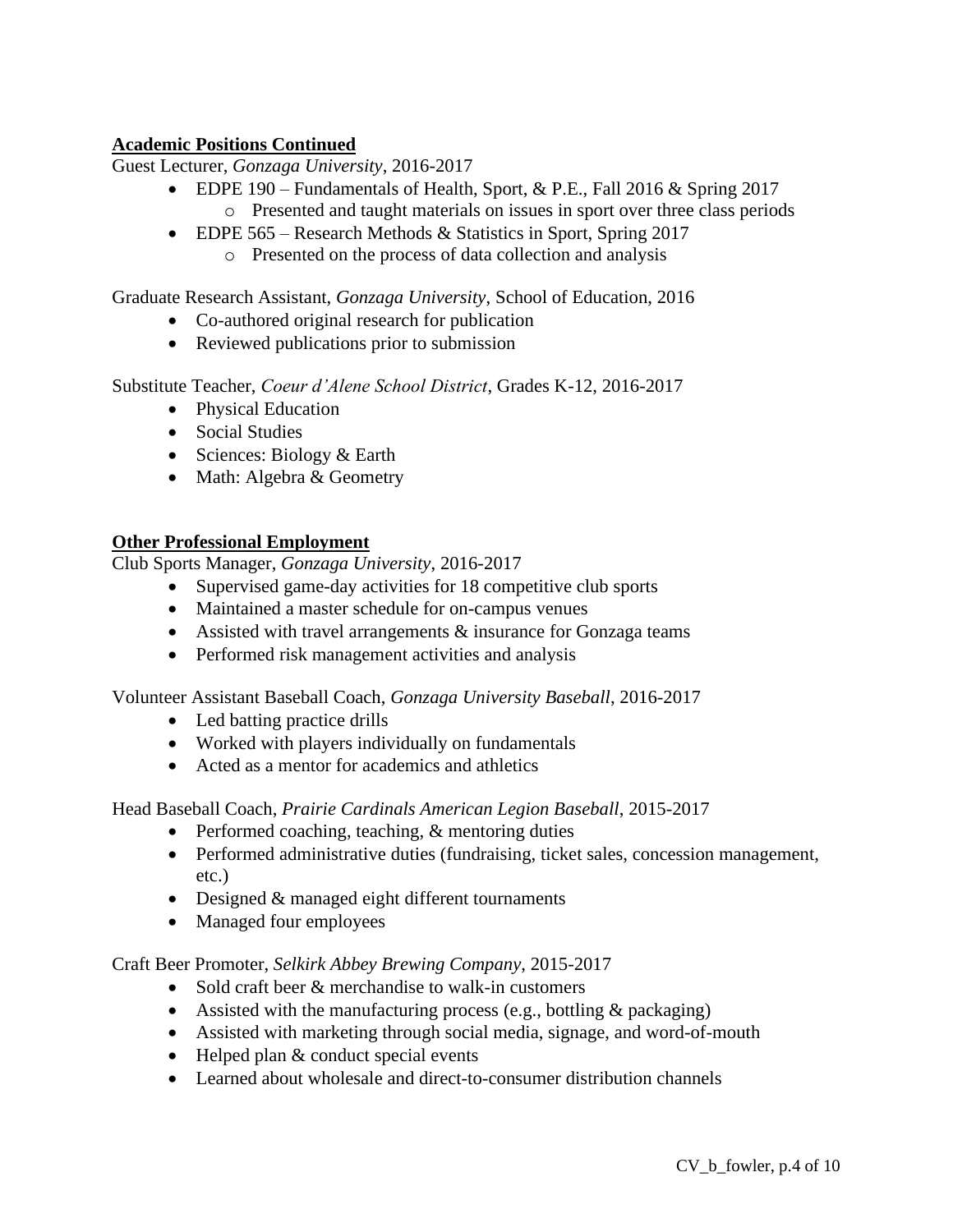# **Other Professional Employment Continued**

Asset & Liability Management Analyst, *Missoula Federal Credit Union*, 2012-2015

- Performed investment portfolio & balance sheet analysis for the financial institution
- Assisted in creation of the yearly fiscal budget for the financial institution
- Presented financial data at monthly management meetings

Assistant Baseball Coach, *University of Montana Club Baseball Team*, 2013-2014

• Performed coaching, teaching, & mentoring duties

Professional Baseball Player, 2011-2012

- Pitcher on four different professional baseball teams
- Two-time Frontier League Champion, 2011 (Joliet Slammers) & 2012 (Southern Illinois Miners)
- Pecos League Champion, 2011 (Roswell Invaders)
- MVP of 2011 Goodwill Games (United States vs. Australia)

Professional Baseball Manager, *Pecos League Developmental Team*, 2011

- Performed managing and coaching duties for developmental team in the Pecos League of professional baseball
- Acted as a spokesperson for the league through various media outlets including newspaper and social media

Game Management, *California State University, Chico Athletic Department*, 2010

• Performed duties such as ticketing, crowd management, facility setup, & marketing

Assistant Basketball Coach, *California State University, Chico Women's Basketball*, 2010

• Performed coaching, teaching, & mentoring duties

# **Publications**

# **Refereed Journals**

- Traugutt, A., Morse, A. L., Rascher, D. A., & **Fowler, B.** (2020). Coaching salary disparity and team performance: Evidence from the Football Bowl Subdivision. *Journal of Applied Business and Economics*, *22*(2), 11-24*.*
- **Fowler, B.,** Smith, J., Nordstrom, H., & Ferguson, T. (2019). Ice hockey officiating retention: A qualitative understanding of junior ice hockey officials' motivations in Canada. *Managing Sport and Leisure*, *24*(1-3), 18-31.
- **Fowler, B.**, & Smith, J. (2019). An investigation of student-athlete gambling habits at religious universities. *Journal of Contemporary Athletics*, *13*(3), 145-162.
- Martyn, J., **Fowler, B.**, Kropp, D. C., Oja, B. D., & Bass, J. R. (2019). Managing an identity: Social identity complexity and NCAA faculty athletic representatives. *Journal of Issues in Intercollegiate Athletics*, *12*(1), 365-383.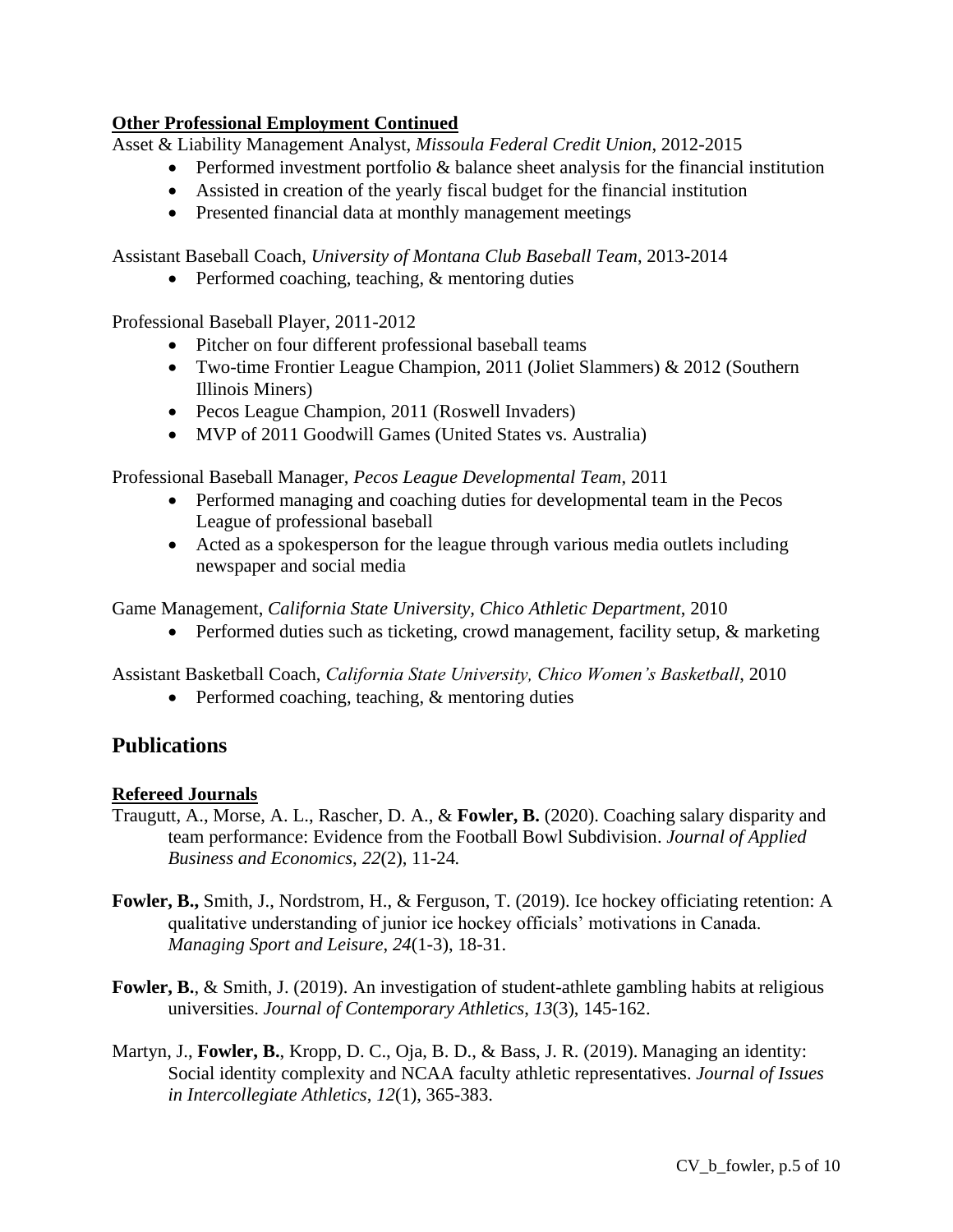## **Refereed Journals Continued**

- **Fowler, B.**, Smith, J., & Croskrey, J. E. (2017). Career and educational experiences of high school athletic directors: A multi-level perspective. *The Sport Journal*, *20*, 1-15.
- Ray, J., Smith, J., & **Fowler, B.** (2016). The effect of regulatory fit on Twitter fandom in the National Hockey League Postseason. *International Journal of Sport Communication*, *9*(4), 401-414.

## **Works in Progress**

- **Fowler, B.,** Sung, Y. T., & Martyn, J. (2nd Review). Expanding the academic gap: An examination of the athletic reclassification from FCS to FBS. *Journal for the Study of Sports and Athletes in Education*.
- Rickel, K., Zink, G., & **Fowler, B.** (In Review). Understanding university students' motivation for activity during a pandemic. *Journal of American College Health*.

## **Works in Progress Continued**

- **Fowler, B.**, Morse, A. L., & Stier, S. (In Review). Strategic salary allocation: An observational study of wage dispersion in the National Basketball Association. *Journal of Behavioral and Experimental Economics*.
- Martyn, J., **Fowler, B.**, & Morse, A. L. (Data Analysis). Major League Soccer attendance: A longitudinal evaluation using Generalized Estimating Equations Model (GEE). *International Journal of Sport Management*.
- Sellars, N., **Fowler, B.**, & Oja, B. D. (Data Analysis). The relationship between athlete identity and athlete satisfaction: A study of intercollegiate club sport. Target Journal: *Journal of Amateur Sport*.

#### **Publications Assisted With**

- Smith, J. (2019). Strategies for change: A presidential perspective on governing the NCAA. In M. Winand & C. Anagnostopoulos (Eds.), *Research handbook on sports governance* (pp. 385-396). Edward Elgar.
	- Reviewed, edited, and accumulated up-to-date statistics for accepted book chapter submission
- Nordstrom, H. (2017). Working in a male-dominated sport profession: Female football official. In A. N. Milner & J. H. Braddock (Eds.), *Women in sport: Breaking barriers, facing obstacles* (pp. 41-60). ABC-CLIO, LLC.
	- Reviewed chapter and formatted citations to Chicago-style prior to submission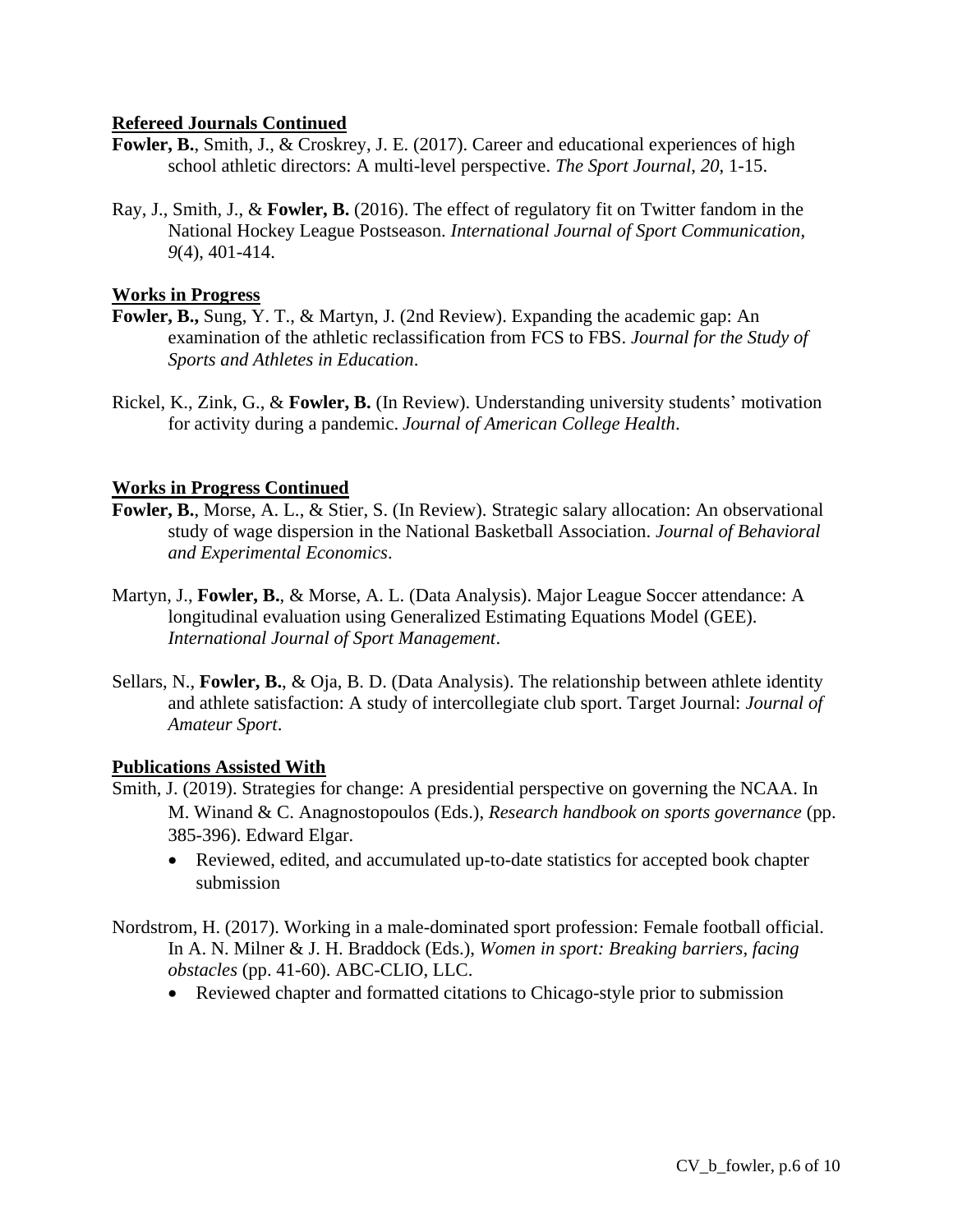# **Refereed Abstracts/Conference Presentations**

#### **National Presentations**

- **Fowler, B.**, Schuetz, L., & Morse, A. L. (2020, May). *Utility maximization and player procurement: An investigation of Major League Baseball*. North American Society for Sport Management Conference (NASSM). San Diego, CA.
- **Fowler, B.** & Morse, A. L. (2019, November). *The implications of wage dispersion and team performance: An investigation of the National Basketball Association*. Sport Marketing Association Conference (SMA). Chicago, IL.
- **Fowler, B.**, Smith, J., Brannigan, K., Nordstrom, H., & Morse, A. L. (2019, May). *Ice hockey officiating retention: A qualitative understanding of junior ice hockey officials' motivations*. North American Society for Sport Management Conference (NASSM), New Orleans, LA.
- Sellars, N., **Fowler, B.**, & Oja, B. D. (2019, May). *Athletic identity and athlete satisfaction: An analysis of club sport athletes*. North American Society for Sport Management Conference (NASSM), New Orleans, LA.
- Martyn, J., **Fowler, B.**, Kropp, D. C., Oja, B. D., & Bass, J. R. (2019, March). *Managing an identity: Social identity complexity and NCAA faculty athletic representatives.* Global Sport Business Association Conference (GSBA), Fort Lauderdale, FL.
- Martyn, J., Zaagan, A., **Fowler, B.**, & Morse, A. (2018, October*). Major League Soccer attendance: A longitudinal evaluation utilizing Generalized Estimating Equations models (GEE)*. Sport Marketing Association Conference (SMA). Dallas, TX.
- **Fowler, B.**, Sung, Y., & Oja, B. D. (2018, April). *The effect of reclassification on the admissions gap of student-athletes: An examination of the transition from FCS to FBS*. College Sport Research Institute Conference on College Sport (CSRI), Columbia, SC.
- **Fowler, B.** (2017, April). *Prevalence of problem gambling habits in student-athletes at religious institutions*. Spokane Intercollegiate Research Conference (SIRC), Spokane, WA.

#### **Local Presentations**

- **Fowler, B.**, Schuetz, L., & Morse, A. L. (2020, April). *Utility maximization and player procurement: An investigation of Major League Baseball*. NHS Student Research Celebration, University of Northern Colorado, Greeley, CO.
- **Fowler, B.** (2019, April). *Wage dispersion and team performance: An observational study of the National Basketball Association*. UNC Research Day, Greeley, CO.
	- Research Excellence Award Winner, Graduate Oral Presentation in Social Sciences, Education, & Business (\$100 Award for  $1<sup>st</sup>$  Place).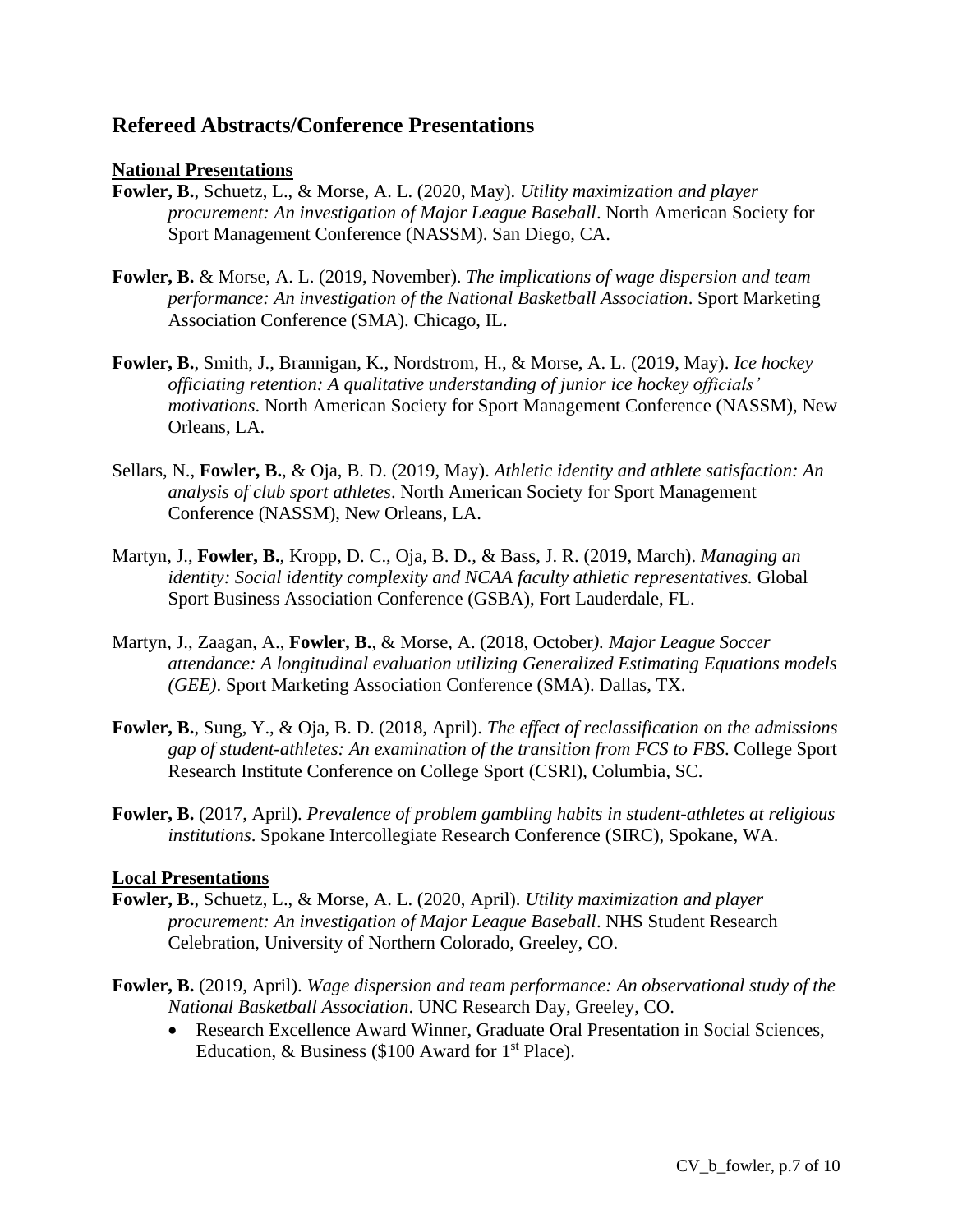# **Local Presentations Continued**

- **Fowler, B.** (2018, December). *University reclassification: A mixed methods explanation of the transition from FCS to FBS*. UNC Research Evening, Greeley, CO.
- Shaw, J., Johnson, N., Martyn, J, & **Fowler, B.** (2018, May). *Best practices in instructor interactive whiteboard training: A case study*. UNC Research Evening, Greeley, CO.
- Sellars, N., & **Fowler, B.** (2018, April). *The relationship between athlete identity and athlete satisfaction: A study of intercollegiate club sport*. UNC Research Day, Greeley, CO.

# **Grants**

# **Internal/University Funding**

*The implications of wage dispersion and team performance: An investigation of the National Basketball Association*. (November 1, 2019). \$570. University of Northern Colorado Graduate Student Association.

Collaborator(s): **Fowler, B.** (Principal), Morse, A. L. (Faculty Advisor)

*Ice hockey officiating retention: A qualitative understanding of junior ice hockey officials' motivations*. (June 5, 2019). \$516.15. University of Northern Colorado Department of Sport and Exercise Science.

Collaborator(s): **Fowler, B.** (Principal), Morse, A. L. (Faculty Advisor) **Internal/University Funding Continued**

*Athletic identity and athlete satisfaction: An analysis of club sport athletes*. (June 3, 2019). \$240. University of Northern Colorado Graduate Student Association. Collaborator(s): **Fowler, B.** (Principal), Morse, A. L. (Faculty Advisor)

*Managing an identity: Social identity complexity and NCAA faculty athletic representatives*. (March 8, 2019). \$500. University of Northern Colorado Department of Sport and Exercise Science.

Collaborator(s): Martyn, J. (Principal), **Fowler, B.** (Co-author), Oja, B. D. (Faculty Advisor).

*The effect of reclassification on the admissions gap of student-athletes: An examination of the transition from FCS to FBS*. (February 23, 2018). \$300. University of Northern Colorado Graduate Student Association.

Collaborator(s): **Fowler, B.** (Principal), Sung, Y. (Faculty Advisor), Oja, B. D. (Faculty Advisor).

# **Service**

Co-Director – UNC Sport Marketing Research Institute (SMRI), Greeley, CO (2018-2020)

• Led and participated in projects for various local and national sport organizations

Rec Softball Umpire, Greeley Recreation, Greeley, CO (2018-2020)

• Served as an umpire for adult slow-pitch softball

Assistant to Director – Sport Sales Workshop and Job Fair, Denver, CO (2019)

• Served as assistant to Dr. Jim Kadlecek for the sales workshop and job fair.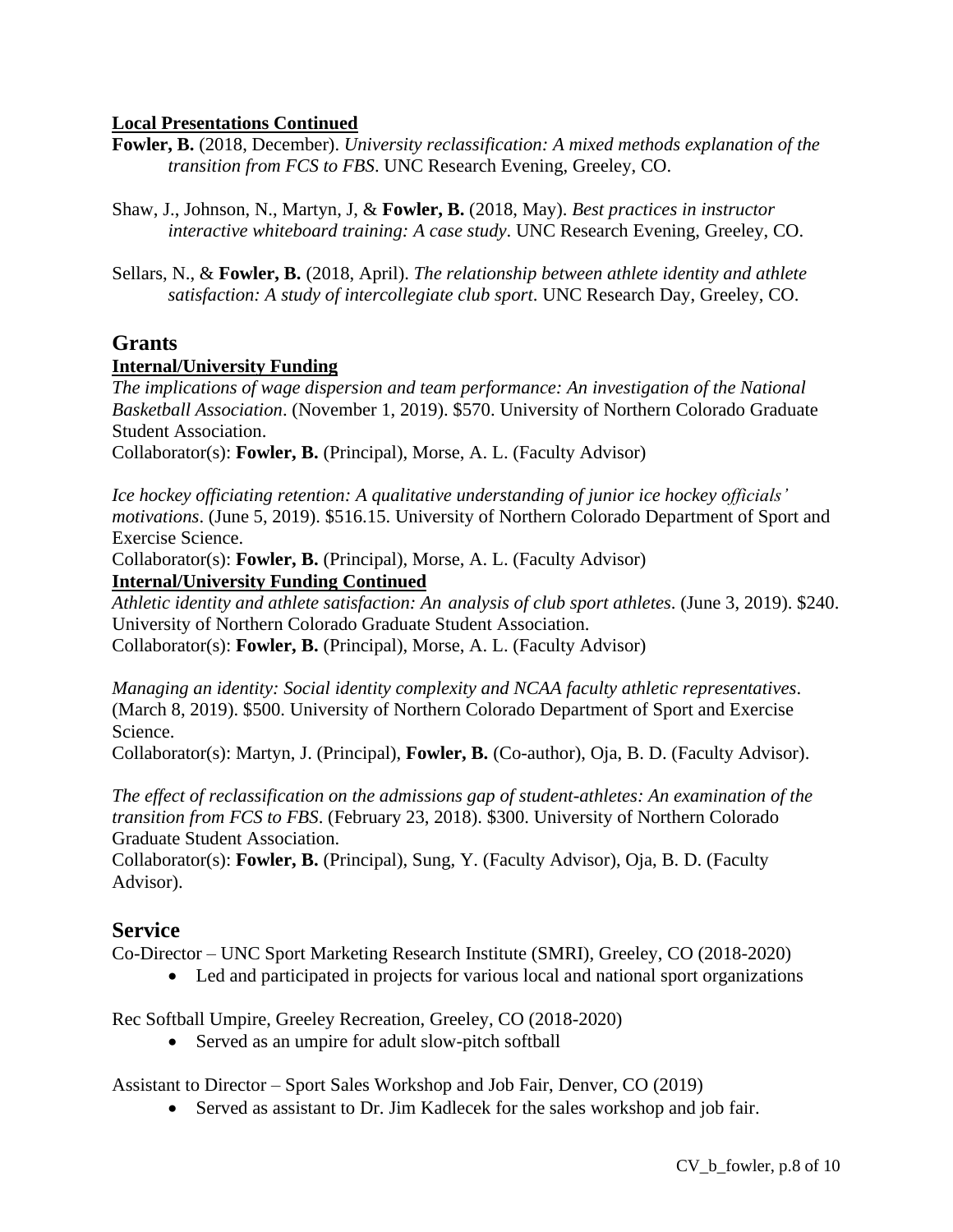# **Service Continued**

Research Judge – UNC Research Day, Greeley, CO (2018-2019)

• Reviewed abstracts and served as a judge for undergraduate projects nominated for the Research Excellence Award in Social Sciences, Education, & Business.

Volunteer – BattleReady Open CrossFit Competition, Greeley, CO (2018)

• Judged a CrossFit competition by counting reps and monitoring movement standards.

Volunteer – UNC Sport Marketing Research Institute (SMRI), Greeley, CO (2017-2018)

• Assisted with the rebranding of the organization and development of a new webpage.

Co-Organizer – United Way Workplace Campaign at MFCU, Missoula, MT (2013 & 2014)

• Assisted with setup and donations during the workplace campaign.

Participant – Relay for Life, Missoula, MT (2013)

• Participated with co-workers in fundraising and walking during the event.

Student-Athlete Advisory Committee (SAAC) – Chico State University, Chico, CA (2008-2010)

- One of two reps from the university baseball team that participated in monthly meetings.
- Discussed NCAA legislation and issues that impacted university student-athletes.

## **Professional Development**

New Employee Welcome Training (2020, February) – Indiana State University – *Diversity, Harassment, FERPA, and Data Protection*.

Graduate Teaching Assistant Conference (2019, August) – University of Northern Colorado – *Building Inclusive Classrooms & Skills for Time Management*.

NASSM Student-Faculty Mentor Program (2019, May) – North American Society for Sport Management – *Academic Faculty Job Search & Interview Process with Ryan Kota, PhD*.

Research Ethics and Compliance Training (2019, March) – Citi Program – *Students Conducting No More Than Minimal Risk Research*.

Sport Sales Workshop and Job Fair (2019, March) – University of Mount Union (Denver, CO) – *Hands-on Sales Training*.

Graduate Teaching Assistant Conference (2018, August) – University of Northern Colorado – *Teaching Strategies for Student Success & Libraries Partnerships*.

Canvas Training (2017, September) – University of Northern Colorado – *Getting Started in Canvas*.

Graduate Teaching Assistant Conference (2017, August) – University of Northern Colorado – *Specific Teaching Strategies and Techniques*.